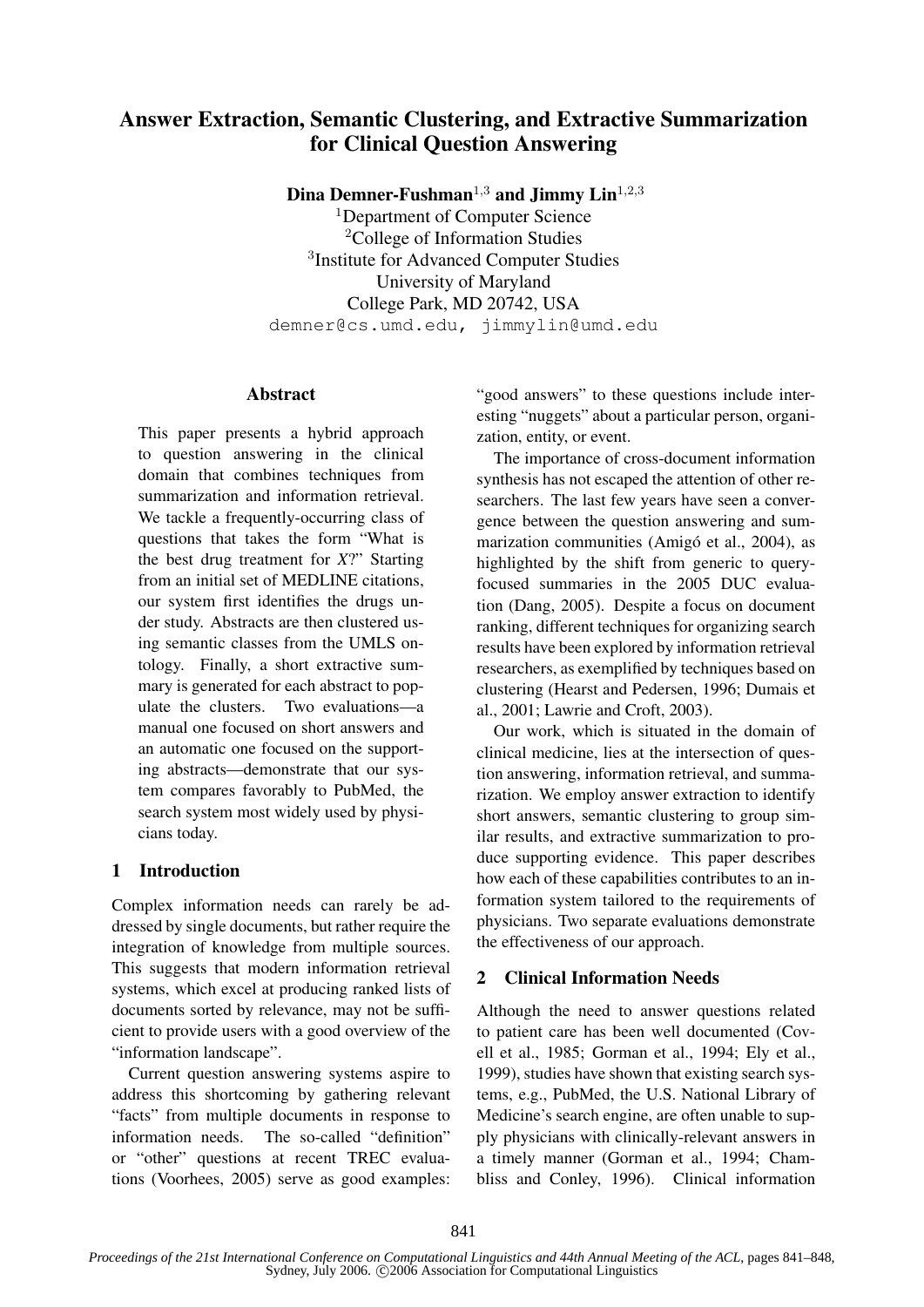|             | <b>Disease:</b> Chronic Prostatitis                                                                                                                                                                                                                                                                          |
|-------------|--------------------------------------------------------------------------------------------------------------------------------------------------------------------------------------------------------------------------------------------------------------------------------------------------------------|
|             | $\blacktriangleright$ anti-microbial                                                                                                                                                                                                                                                                         |
|             | 1. temafloxacin Treatment of chronic bacterial prostatitis with temafloxacin. Temafloxacin 400 mg b.i.d. adminis-<br>tered orally for 28 days represents a safe and effective treatment for chronic bacterial prostatitis.                                                                                   |
|             | 2. [offoxacin] Offoxacin in the management of complicated urinary tract infections, including prostatitis. In chronic<br>bacterial prostatitis, results to date suggest that ofloxacin may be more effective clinically and as effective micro-<br>biologically as carbenicillin.                            |
| $3.$        |                                                                                                                                                                                                                                                                                                              |
|             | $\blacktriangleright$ Alpha-adrenergic blocking agent                                                                                                                                                                                                                                                        |
|             | 1. [terazosine] Terazosin therapy for chronic prostatitis/chronic pelvic pain syndrome: a randomized, placebo con-<br>trolled trial. CONCLUSIONS: Terazosin proved superior to placebo for patients with chronic prostatitis/chronic<br>pelvic pain syndrome who had not received alpha-blockers previously. |
| $2. \ldots$ |                                                                                                                                                                                                                                                                                                              |

Table 1: System response to the question "What is the best drug treatment for chronic prostatitis?"

systems for decision support represent a potentially high-impact application. From a research perspective, the clinical domain is attractive because substantial knowledge has already been codified in the Unified Medical Language System (UMLS) (Lindberg et al., 1993). The 2004 version of the UMLS Metathesaurus contains information about over 1 million biomedical concepts and 5 million concept names. This and related resources allow us to explore knowledge-based techniques with substantially less upfront investment.

Naturally, physicians have a wide spectrum of information needs, ranging from questions about the selection of treatment options to questions about legal issues. To make the retrieval problem more tractable, we focus on a subset of therapy questions taking the form "What is the best drug treatment for *X*?", where *X* can be any number of diseases. We have chosen to tackle this class of questions because studies of physicians' behavior in natural settings have revealed that such questions occur quite frequently (Ely et al., 1999). By leveraging the natural distribution of clinical information needs, we can make the greatest impact with the least effort.

Our research follows the principles of evidencebased medicine (EBM) (Sackett et al., 2000), which provides a well-defined model to guide the process of clinical question answering. EBM is a widely-accepted paradigm for medical practice that involves the explicit use of current best evidence, i.e., high-quality patient-centered clinical research reported in the primary medical literature, to make decisions about patient care. As shown by previous work (Cogdill and Moore, 1997; De Groote and Dorsch, 2003), citations from the MEDLINE database (maintained by the U.S. National Library of Medicine) serve as a good source of clinical evidence. As a result of these findings, our work focuses on MEDLINE abstracts as the source for answers.

#### 3 Question Answering Approach

Conflicting desiderata shape the characteristics of "answers" to clinical questions. On the one hand, conciseness is paramount. Physicians are always under time pressure when making decisions, and information overload is a serious concern. Furthermore, we ultimately envision deploying advanced retrieval systems in portable packages such as PDAs to serve as tools in bedside interactions (Hauser et al., 2004). The small form factor of such devices limits the amount of text that can be displayed. However, conciseness exists in tension with completeness. For physicians, the implications of making potentially life-altering decisions mean that all evidence must be carefully examined in context. For example, the efficacy of a drug is always framed in the context of a specific sample population, over a set duration, at some fixed dosage, etc. A physician simply cannot recommend a particular course of action without considering all these factors.

Our approach seeks to balance conciseness and completeness by providing hierarchical and inter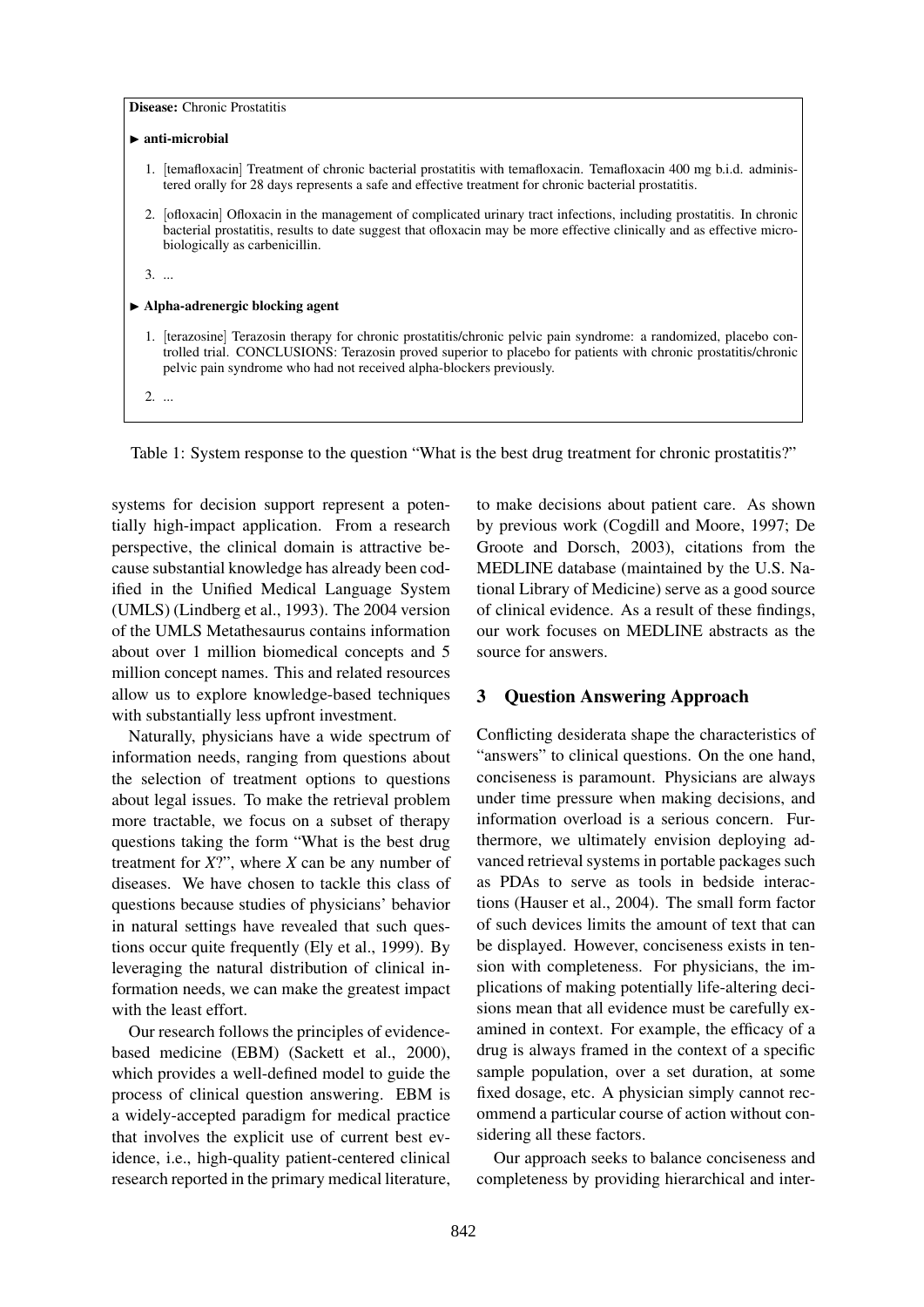active "answers" that support multiple levels of drill-down. A partial example is shown in Figure 1. Top-level answers to "What is the best drug treatment for *X*?" consist of categories of drugs that may be of interest to the physician. Each category is associated with a cluster of abstracts from MEDLINE about that particular treatment option. Drilling down into a cluster, the physician is presented with extractive summaries of abstracts that outline the clinical findings. To obtain more detail, the physician can pull up the complete abstract text, and finally the electronic version of the entire article (if available). In the example shown in Figure 1, the physician can see that two classes of drugs (anti-microbial and alpha-adrenergic blocking agent) are relevant for the disease "chronic prostatitis". Drilling down into the first cluster, the physician can see summarized evidence for two specific types of anti-microbials (temafloxacin and ofloxacin) extracted from MEDLINE abstracts.

Three major capabilities are required to produce the "answers" described above. First, the system must accurately identify the drugs under study in an abstract. Second, the system must group abstracts based on these substances in a meaningful way. Third, the system must generate short summaries of the clinical findings. We describe a clinical question answering system that implements exactly these capabilities (answer extraction, semantic clustering, and extractive summarization).

# 4 System Implementation

Our work is primarily concerned with synthesizing coherent answers from a set of search results the actual source of these results is not important. For convenience, we employ MEDLINE citations retrieved by the PubMed search engine (which also serves as a baseline for comparison). Given an initial set of citations, answer generation proceeds in three phases, described below.

## 4.1 Answer Extraction

Given a set of abstracts, our system first identifies the drugs under study; these later become the short answers. In the parlance of evidence-based medicine, drugs fall into the category of "interventions", which encompasses everything from surgical procedures to diagnostic tests.

Our extractor for interventions relies on MetaMap (Aronson, 2001), a program that automatically identifies entities corresponding to

UMLS concepts. UMLS has an extensive coverage of drugs, falling under the semantic type PHARMACOLOGICAL SUBSTANCE and a few others. All such entities are identified as candidates and each is scored based on a number of features: its position in the abstract, its frequency of occurrence, etc. A separate evaluation on a blind test set demonstrates that our extractor is able to accurately recognize the interventions in a MEDLINE abstract; see details in (Demner-Fushman and Lin, 2005; Demner-Fushman and Lin, 2006 in press).

## 4.2 Semantic Clustering

Retrieved MEDLINE citations are organized into semantic clusters based on the main interventions identified in the abstract text. We employed a variant of the hierarchical agglomerative clustering algorithm (Zhao and Karypis, 2002) that utilizes semantic relationships within UMLS to compute similarities between interventions.

Iteratively, we group abstracts whose interventions fall under a common ancestor, i.e., a hypernym. The more generic ancestor concept (i.e., the class of drugs) is then used as the cluster label. The process repeats until no new clusters can be formed. In order to preserve granularity at the level of practical clinical interest, the tops of the UMLS hierarchy were truncated; for example, the MeSH category "Chemical and Drugs" is too general to be useful. This process was manually performed during system development. We decided to allow an abstract to appear in multiple clusters if more than one intervention was identified, e.g., if the abstract compared the efficacy of two treatments. Once the clusters have been formed, all citations are then sorted in the order of the original PubMed results, with the most abstract UMLS concept as the cluster label. Clusters themselves are sorted in decreasing size under the assumption that more clinical research is devoted to more pertinent types of drugs.

Returning to the example in Figure 1, the abstracts about temafloxacin and ofloxacin were clustered together because both drugs are hyponyms of anti-microbials within the UMLS ontology. As can be seen, this semantic resource provides a powerful tool for organizing search results.

## 4.3 Extractive Summarization

For each MEDLINE citation, our system generates a short extractive summary consisting of three elements: the main intervention (which is usu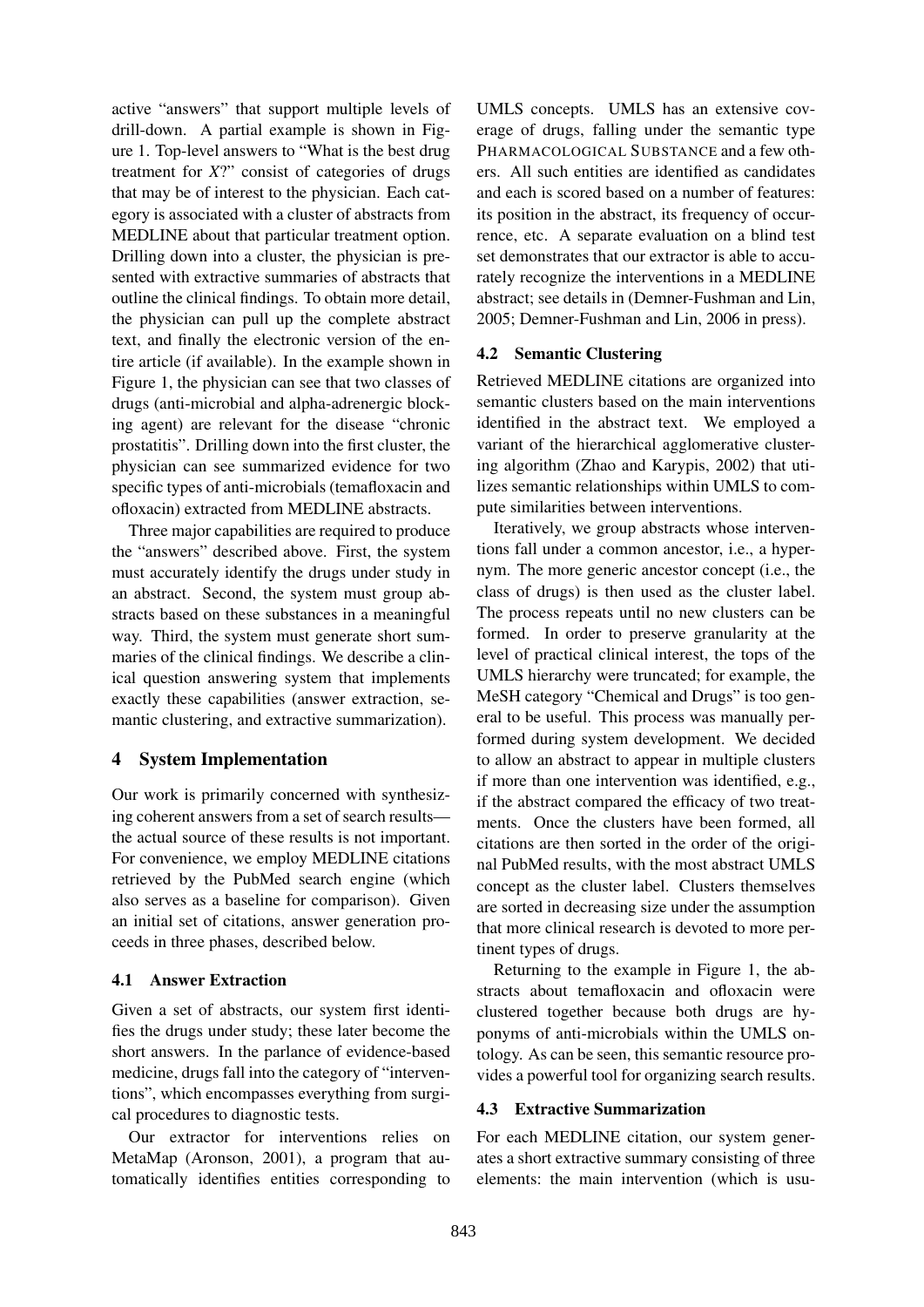ally more specific than the cluster label); the title of the abstract; and the top-scoring outcome sentence. The "outcome", another term from evidence-based medicine, asserts the clinical findings of a study, and is typically found towards the end of a MEDLINE abstract. In our case, outcome sentences state the efficacy of a drug in treating a particular disease. Previously, we have built an outcome extractor capable of identifying such sentences in MEDLINE abstracts using supervised machine learning techniques (Demner-Fushman and Lin, 2005; Demner-Fushman and Lin, 2006 in press). Evaluation on a blind heldout test set shows high classification accuracy.

#### 5 Evaluation Methodology

Given that our work draws from QA, IR, and summarization, a proper evaluation that captures the salient characteristics of our system proved to be quite challenging. Overall, evaluation can be decomposed into two separate components: locating a suitable resource to serve as ground truth and leveraging it to assess system responses.

It is not difficult to find disease-specific pharmacology resources. We employed *Clinical Evidence (CE)*, a periodic report created by the British Medical Journal (BMJ) Publishing Group that summarizes the best known drugs for a few dozen diseases. Note that the existence of such secondary sources does not obviate the need for automated systems because they are perpetually falling out of date due to rapid advances in medicine. Furthermore, such reports are currently created by highlyexperienced physicians, which is an expensive and time-consuming process.

For each disease, *CE* classifies drugs into one of six categories: beneficial, likely beneficial, tradeoffs (i.e., may have adverse side effects), unknown, unlikely beneficial, and harmful. Included with each entry is a list of references—citations consulted by the editors in compiling the resource. Although the completeness of the drugs enumerated in *CE* is questionable, it nevertheless can be viewed as "authoritative".

## 5.1 Previous Work

How can we leverage a resource such as *CE* to assess the responses generated by our system? A survey of evaluation methodologies reveals shortcomings in existing techniques.

Answers to factoid questions are automatically

scored using regular expression patterns (Lin, 2005). In our application, this is inadequate for many reasons: there is rarely an exact string match between system output and drugs mentioned in *CE*, primarily due to synonymy (for example, alpha-adrenergic blocking agent and  $\alpha$ blocker refer to the same class of drugs) and ontological mismatch (for example, *CE* might mention beta-agonists, while a retrieved abstract discusses formoterol, which is a specific representative of beta-agonists). Furthermore, while this evaluation method can tell us if the drugs proposed by the system are "good", it cannot measure how well the answer is supported by MEDLINE citations; recall that answer justification is important for physicians.

The nugget evaluation methodology (Voorhees, 2005) developed for scoring answers to complex questions is not suitable for our task, since there is no coherent notion of an "answer text" that the user reads end–to–end. Furthermore, it is unclear what exactly a "nugget" in this case would be. For similar reasons, methodologies for summarization evaluation are also of little help. Typically, system-generated summaries are either evaluated manually by humans (which is expensive and time-consuming) or automatically using a metric such as ROUGE, which compares system output against a number of reference summaries. The interactive nature of our answers violates the assumption that systems' responses are static text segments. Furthermore, it is unclear what exactly should go into a reference summary, because physicians may want varying amounts of detail depending on familiarity with the disease and patient-specific factors.

Evaluation methodologies from information retrieval are also inappropriate. User studies have previously been employed to examine the effect of categorized search results. However, they often conflate the effectiveness of the interface with that of the underlying algorithms. For example, Dumais et al. (2001) found significant differences in task performance based on different ways of using purely presentational devices such as mouseovers, expandable lists, etc. While interface design is clearly important, it is not the focus of our work.

Clustering techniques have also been evaluated in the same manner as text classification algorithms, in terms of precision, recall, etc. based on some ground truth (Zhao and Karypis, 2002).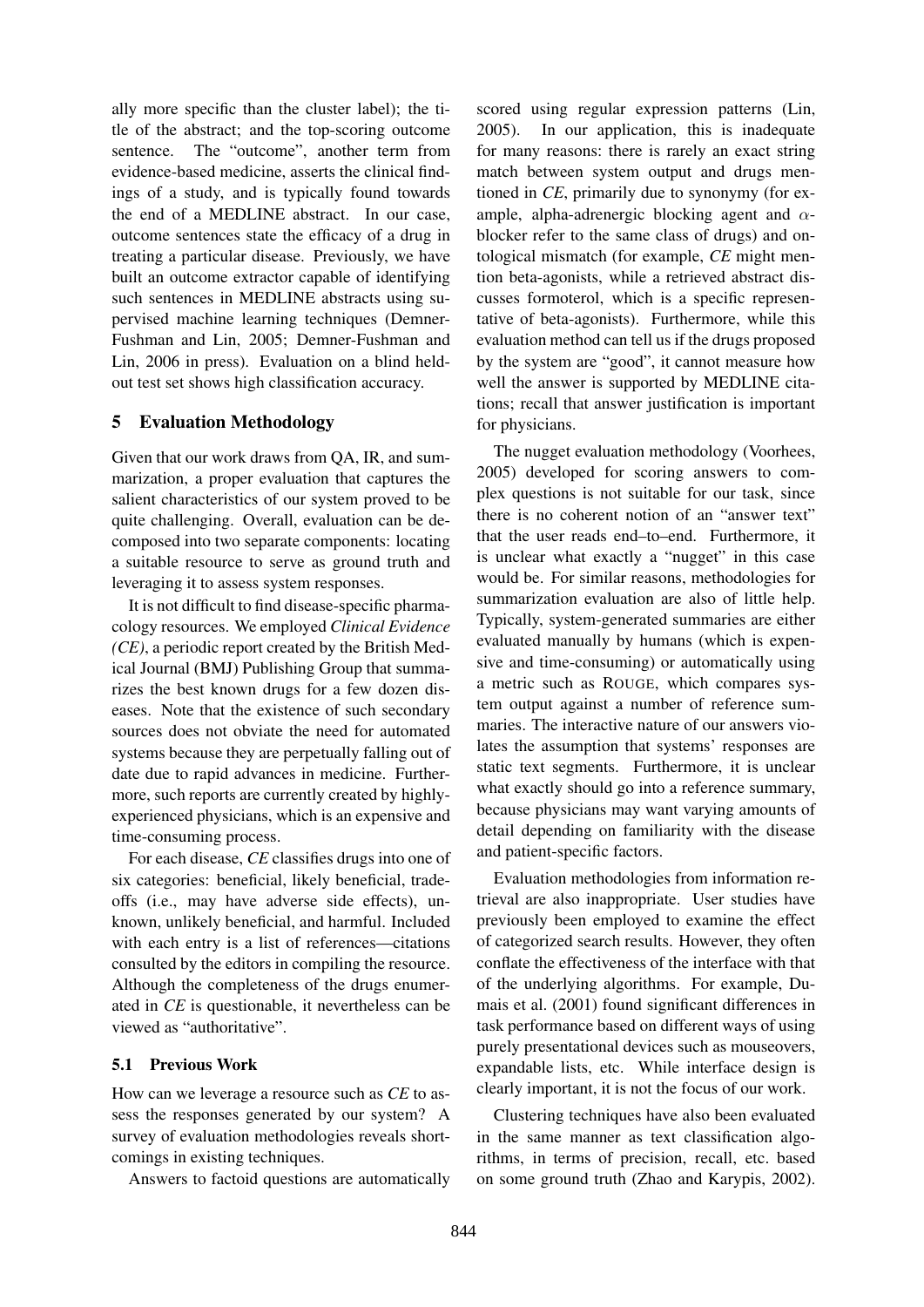This, however, assumes the existence of stable, invariant categories, which is not the case since our output clusters are query-specific. Although it may be possible to manually create "reference clusters", we lack sufficient resources to develop such a data set. Furthermore, it is unclear if sufficient interannotator agreement can be obtained to support meaningful evaluation.

Ultimately, we devised two separate evaluations to assess the quality of our system output based on the techniques discussed above. The first is a manual evaluation focused on the cluster labels (i.e., drug categories), based on a factoid QA evaluation methodology. The second is an automatic evaluation of the retrieved abstracts using ROUGE, drawing elements from summarization evaluation. Details of the evaluation setup and results are preceded by a description of the test collection we created from *CE*.

## 5.2 Test Collection

We were able to mine the June 2004 edition of *Clinical Evidence* to create a test collection for system evaluation. We randomly selected thirty diseases, generating a development set of five questions and a test set of twenty-five questions. Some examples include: acute asthma, chronic prostatitis, community acquired pneumonia, and erectile dysfunction. *CE* listed an average of 11.3 interventions per disease; of those, 2.3 on average were marked as beneficial and 1.9 as likely beneficial. On average, there were 48.4 references associated with each disease, representing the articles consulted during the compilation of *CE* itself. Of those, 34.7 citations on average appeared in MED-LINE; we gathered all these abstracts, which serve as the reference summaries for our ROUGE-based automatic evaluation.

Since the focus of our work is not on retrieval algorithms per se, we employed PubMed to fetch an initial set of MEDLINE citations and performed answer synthesis using those results. The PubMed citations also serve as a baseline, since it represents a system commonly used by physicians.

In order to obtain the best possible set of citations, the first author (an experienced PubMed searcher), manually formulated queries, taking advantage of MeSH (Medical Subject Headings) terms when available. MeSH terms are controlled vocabulary concepts assigned manually by trained medical indexers (based on the full text of the ar-

ticles), and encode a substantial amount of knowledge about the contents of the citation. PubMed allows searches on MeSH terms, which usually yield accurate results. In addition, we limited retrieved citations to those that have the MeSH heading "drug therapy" and those that describe a clinical trial (another metadata field). Finally, we restricted the date range of the queries so that abstracts published after our version of *CE* were excluded. Although the query formulation process currently requires a human, we envision automating this step using a template-based approach in the future.

# 6 System Evaluation

We adapted existing techniques to evaluate our system in two separate ways: a factoid-style manual evaluation focused on short answers and an automatic evaluation with ROUGE using *CE*-cited abstracts as the reference summaries. The setup and results for both are detailed below.

## 6.1 Manual Evaluation of Short Answers

In our manual evaluation, system outputs were assessed as if they were answers to factoid questions. We gathered three different sets of answers. For the baseline, we used the main intervention from each of the first three PubMed citations. For our test condition, we considered the three largest clusters, taking the main intervention from the first abstract in each cluster. This yields three drugs that are at the same level of ontological granularity as those extracted from the unclustered PubMed citations. For our third condition, we assumed the existence of an oracle which selects the three best clusters (as determined by the first author, a medical doctor). From each of these three clusters, we extracted the main intervention of the first abstracts. This oracle condition represents an achievable upper bound with a human in the loop. Physicians are highly-trained professionals that already have significant domain knowledge. Faced with a small number of choices, it is likely that they will be able to select the most promising cluster, even if they did not previously know it.

This preparation yielded up to nine drug names, three from each experimental condition. For short, we refer to these as PubMed, Cluster, and Oracle, respectively. After blinding the source of the drugs and removing duplicates, each short answer was presented to the first author for evaluation. Since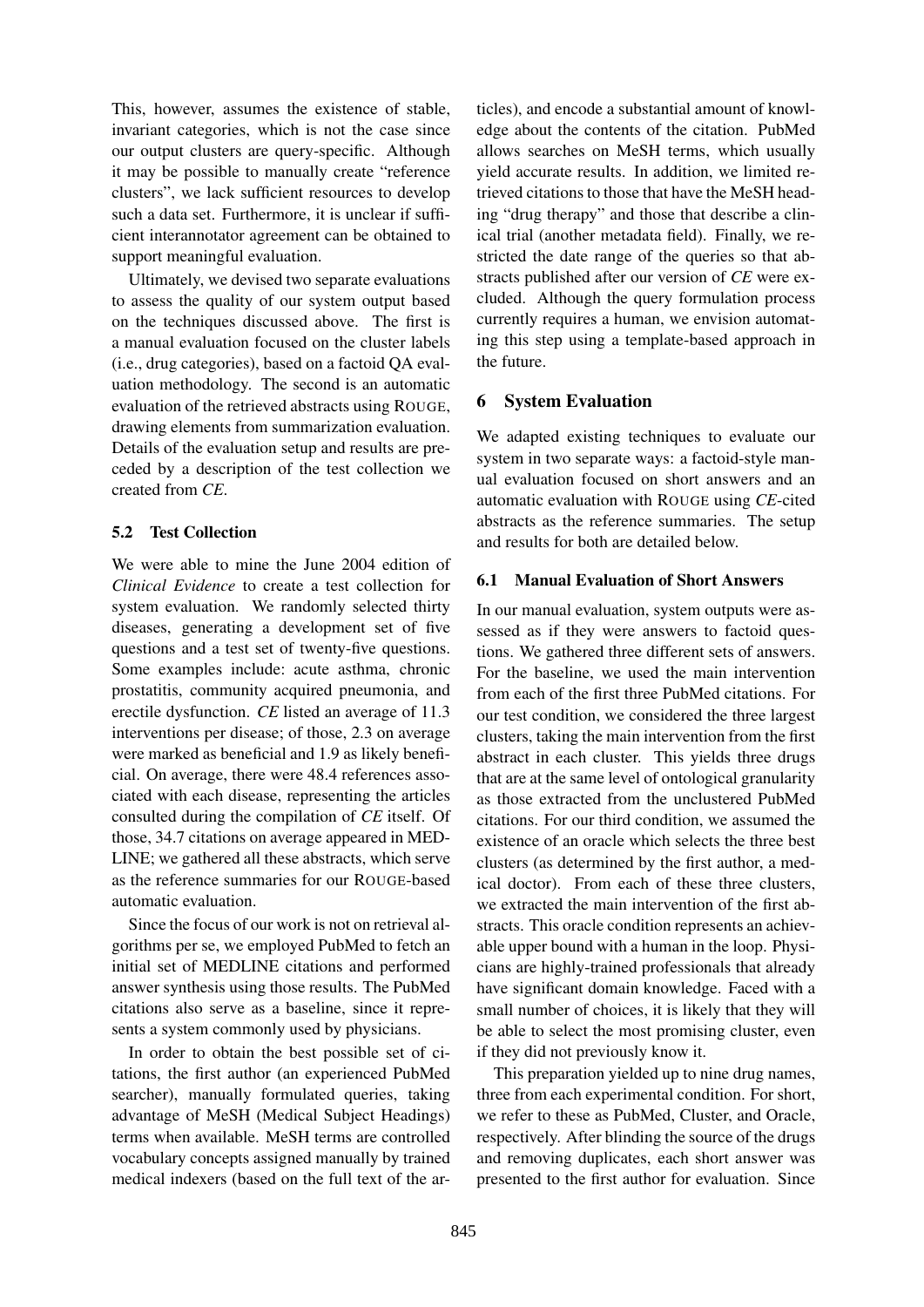|                                                                                                                  | Clinical Evidence |    |  |  |     |          |                                                                               | Physician             |  |     |
|------------------------------------------------------------------------------------------------------------------|-------------------|----|--|--|-----|----------|-------------------------------------------------------------------------------|-----------------------|--|-----|
|                                                                                                                  | B                 | LB |  |  | UB. | $\sim$ H | N                                                                             | $\parallel$ Good Okay |  | Bad |
| PubMed   $0.200$ $0.213$ $0.160$ $0.053$ $0.000$ $0.013$ $0.360$ $\parallel$ $0.600$ $0.227$ $0.173$ $\parallel$ |                   |    |  |  |     |          |                                                                               |                       |  |     |
| Cluster                                                                                                          |                   |    |  |  |     |          |                                                                               |                       |  |     |
| Oracle                                                                                                           |                   |    |  |  |     |          | $0.400$ $0.200$ $0.133$ $0.093$ $0.013$ $0.000$ $0.160$ 0.893 $0.093$ $0.013$ |                       |  |     |

Table 2: Manual evaluation of short answers: distribution of system answers with respect to *CE* categories (left side) and with respect to the assessor's own expertise (right side). (Key: B=beneficial, LB=likely beneficial, T=tradeoffs, U=unknown, UB=unlikely beneficial, H=harmful, N=not in *CE*)

the assessor had no idea from which condition an answer came, this process guarded against assessor bias.

Each answer was evaluated in two different ways: first, with respect to the ground truth in *CE*, and second, using the assessor's own medical expertise. In the first set of judgments, the assessor determined which of the six categories (beneficial, likely beneficial, tradeoffs, unknown, unlikely beneficial, harmful) the system answer belonged to, based on the *CE* recommendations. As we have discussed previously, a human (with sufficient domain knowledge) is required to perform this matching due to synonymy and differences in ontological granularity. However, note that the assessor only considered the drug name when making this categorization. In the second set of judgments, the assessor separately determined if the short answer was "good", "okay" (marginal), or "bad" based both on *CE* and her own experience, taking into account the abstract title and the topscoring outcome sentence (and if necessary, the entire abstract text).

Results of this manual evaluation are presented in Table 2, which shows the distribution of judgments for the three experimental conditions. For baseline PubMed, 20% of the examined drugs fell in the beneficial category; the values are 39% for the Cluster condition and 40% for the Oracle condition. In terms of short answers, our system returns approximately twice as many beneficial drugs as the baseline, a marked increase in answer accuracy. Note that a large fraction of the drugs evaluated were not found in *CE* at all, which provides an estimate of its coverage. In terms of the assessor's own judgments, 60% of PubMed short answers were found to be "good", compared to 83% and 89% for the Cluster and Oracle conditions, respectively. From a factoid QA point of view, we can conclude that our system outperforms the PubMed baseline.

#### 6.2 Automatic Evaluation of Abstracts

A major limitation of the factoid-based evaluation methodology is that it does not measure the quality of the abstracts from which the short answers were extracted. Since we lacked the necessary resources to manually gather abstract-level judgments for evaluation, we sought an alternative.

Fortunately, *CE* can be leveraged to assess the "goodness" of abstracts automatically. We assume that references cited in *CE* are examples of high quality abstracts, since they were used in generating the drug recommendations. Following standard assumptions made in summarization evaluation, we considered abstracts that are similar in content with these "reference abstracts" to also be "good" (i.e., relevant). Similarity in content can be quantified with ROUGE.

Since physicians demand high precision, we assess the cumulative relevance after the first, second, and third abstract that the clinician is likely to have examined (where the relevance for each individual abstract is given by its ROUGE-1 precision score). For the baseline PubMed condition, the examined abstracts simply correspond to the first three hits in the result set. For our test system, we developed three different orderings. The first, which we term cluster round-robin, selects the first abstract from the top three clusters (by size). The second, which we term oracle cluster order, selects three abstracts from the best cluster, assuming the existence of an oracle that informs the system. The third, which we term oracle round-robin, selects the first abstract from each of the three best clusters (also determined by an oracle).

Results of this evaluation are shown in Table 3. The columns show the cumulative relevance (i.e., ROUGE score) after examining the first, second, and third abstract, under the different ordering conditions. To determine statistical significance, we applied the Wilcoxon signed-rank test, the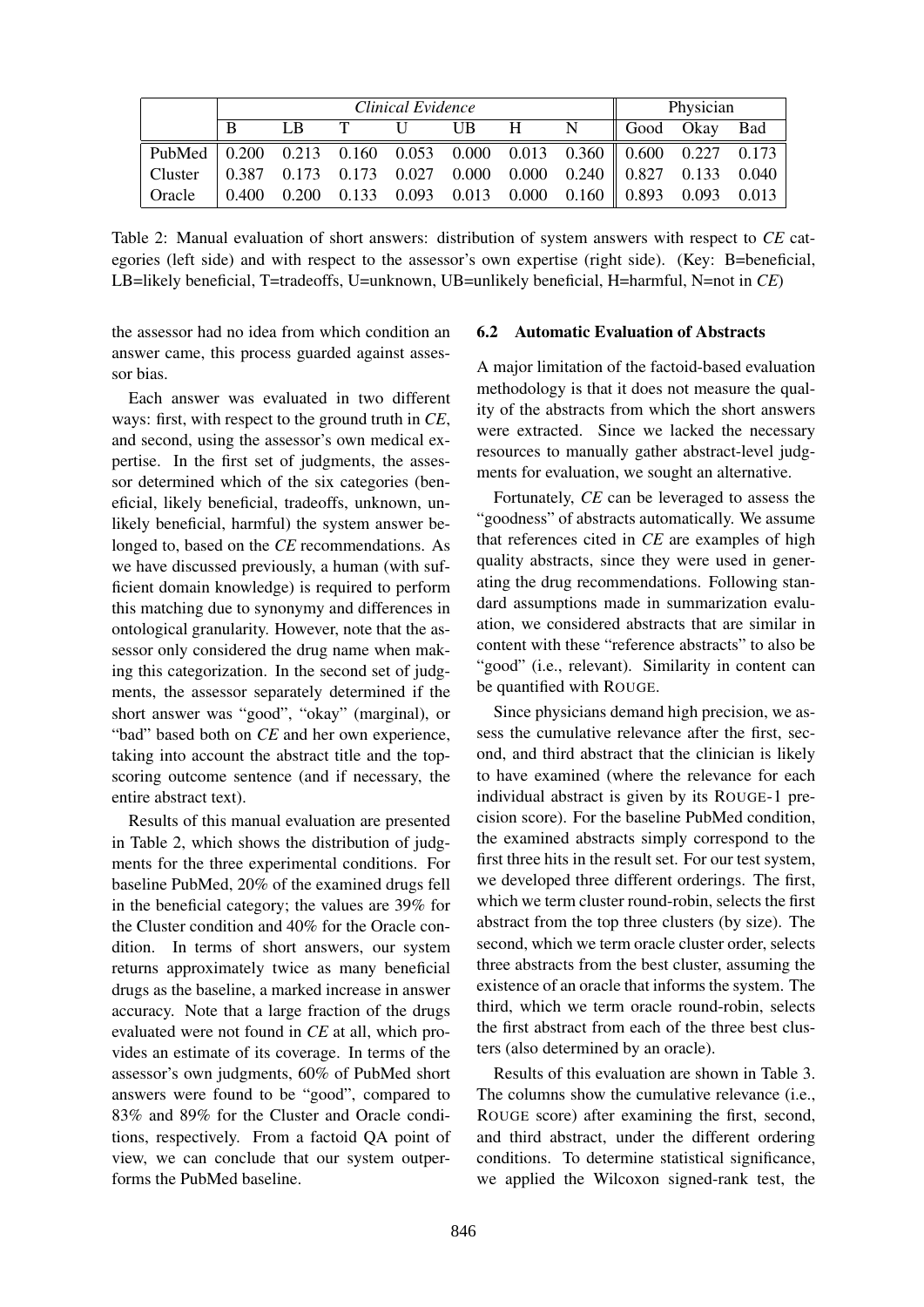|                                                                                                                                                                                                                                                                                | Rank 1 |       | Rank 2                              | Rank 3 |  |  |
|--------------------------------------------------------------------------------------------------------------------------------------------------------------------------------------------------------------------------------------------------------------------------------|--------|-------|-------------------------------------|--------|--|--|
| PubMed Ranked List   0.170                                                                                                                                                                                                                                                     |        | 0.349 |                                     | 0.523  |  |  |
| Cluster Round-Robin $\vert 0.181 \, (+6.3\%)^{\circ}$                                                                                                                                                                                                                          |        |       | 0.356 $(+2.1\%)$   0.526 $(+0.5\%)$ |        |  |  |
| Oracle Cluster Order   $0.206$ $(+21.5\%)^{\triangle}$   $0.392$ $(+12.6\%)^{\triangle}$   $0.597$ $(+14.0\%)^{\triangle}$                                                                                                                                                     |        |       |                                     |        |  |  |
| Oracle Round-Robin $\begin{array}{ l} 0.206 \\ \end{array}$ (+21.5%) <sup><math>\triangle</math></sup> $\begin{array}{ l} 0.396 \\ \end{array}$ (+13.6%) <sup><math>\triangle</math></sup> $\begin{array}{ l} 0.586 \\ \end{array}$ (+11.9%) <sup><math>\triangle</math></sup> |        |       |                                     |        |  |  |

Table 3: Cumulative relevance after examining the first, second, and third abstracts, according to different orderings. ( $\degree$  denotes n.s.,  $\triangle$  denotes sig. at 0.90,  $\blacktriangle$  denotes sig. at 0.95)

standard non-parametric test for applications of this type. Due to the relatively small test set (only 25 questions), the increase in cumulative relevance exhibited by the cluster round-robin condition is not statistically significant. However, differences for the oracle conditions were significant.

## 7 Discussion and Related Work

According to two separate evaluations, it appears that our system outperforms the PubMed baseline. However, our approach provides more advantages over a linear result set that are not highlighted in these evaluations. Although difficult to quantify, categorized results provide an overview of the information landscape that is difficult to acquire by simply browsing a ranked list—user studies of categorized search have affirmed its value (Hearst and Pedersen, 1996; Dumais et al., 2001). One main advantage we see in our application is better "redundancy management". With a ranked list, the physician may be forced to browse through multiple redundant abstracts that discuss the same or similar drugs to get a sense of the different treatment options. With our cluster-based approach, however, potentially redundant information is grouped together, since interventions discussed in a particular cluster are ontologically related through UMLS. The physician can examine different clusters for a broad overview, or peruse multiple abstracts within a cluster for a more thorough review of the evidence. Our cluster-based system is able to support both types of behaviors.

This work demonstrates the value of semantic resources in the question answering process, since our approach makes extensive use of the UMLS ontology in all phases of answer synthesis. The coverage of individual drugs, as well as the relationship between different types of drugs within UMLS enables both answer extraction and semantic clustering. As detailed in (Demner-Fushman and Lin, 2006 in press), UMLS-based features are also critical in the identification of clinical outcomes, on which our extractive summaries are based. As a point of comparison, we also implemented a purely term-based approach to clustering PubMed citations. The results are so incoherent that a formal evaluation would prove to be meaningless. Semantic relations between drugs, as captured in UMLS, provide an effective method for organizing results—these relations cannot be captured by keyword content alone. Furthermore, term-based approaches suffer from the cluster labeling problem: it is difficult to automatically generate a short heading that describes cluster content.

Nevertheless, there are a number of assumptions behind our work that are worth pointing out. First, we assume a high quality initial result set. Since the class of questions we examine translates naturally into accurate PubMed queries that can make full use of human-assigned MeSH terms, the overall quality of the initial citations can be assured. Related work in retrieval algorithms (Demner-Fushman and Lin, 2006 in press) shows that accurate relevance scoring of MED-LINE citations in response to more general clinical questions is possible.

Second, our system does not actually perform semantic processing to determine the efficacy of a drug: it only recognizes "topics" and outcome sentences that state clinical findings. Since the system by default orders the clusters based on size, it implicitly equates "most popular drug" with "best drug". Although this assumption is false, we have observed in practice that more-studied drugs are more likely to be beneficial.

In contrast with the genomics domain, which has received much attention from both the IR and NLP communities, retrieval systems for the clinical domain represent an underexplored area of research. Although individual components that attempt to operationalize principles of evidencebased medicine do exist (Mendonça and Cimino, 2001; Niu and Hirst, 2004), complete end–to– end clinical question answering systems are dif